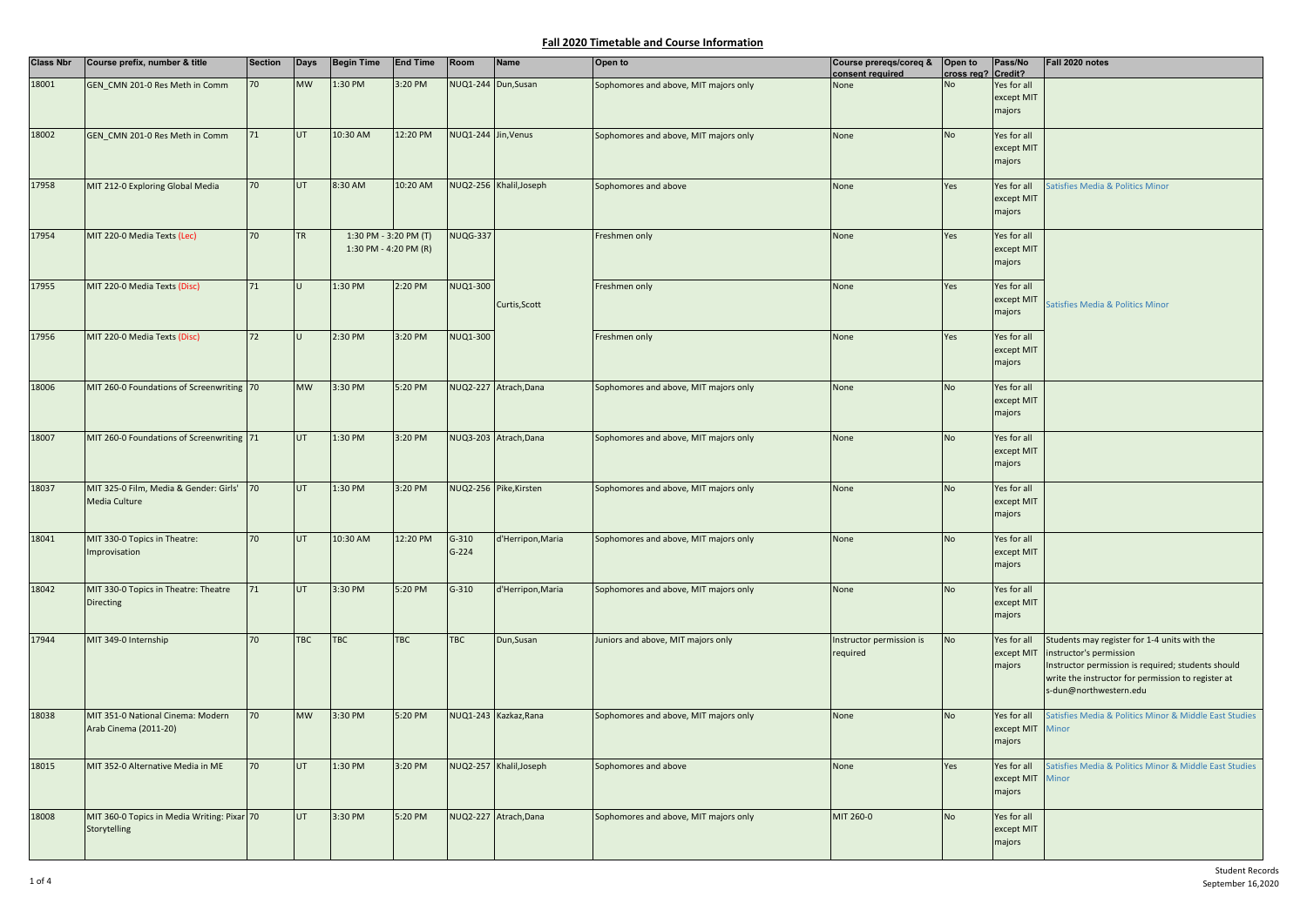| <b>Class Nbr</b> | Course prefix, number & title          | <b>Section</b> | <b>Days</b> | <b>Begin Time</b> | <b>End Time</b> | Room            | Name                        | Open to                                      | Course prereqs/coreq &<br>consent required | Open to<br>cross reg? Credit? | Pass/No              | Fall 2020 notes                     |
|------------------|----------------------------------------|----------------|-------------|-------------------|-----------------|-----------------|-----------------------------|----------------------------------------------|--------------------------------------------|-------------------------------|----------------------|-------------------------------------|
| 17953            | MIT 372-0 Editing                      |                | <b>MR</b>   | 8:30 AM           | 10:20 AM        |                 | NUQ1-225 Queiroga, Joao     | Sophomores and above, MIT majors only        | MIT 190-0, with a C- grade                 | <b>No</b>                     | Yes for all          |                                     |
|                  |                                        |                |             |                   |                 |                 |                             |                                              | or better                                  |                               | except MIT           |                                     |
|                  |                                        |                |             |                   |                 |                 |                             |                                              |                                            |                               | majors               |                                     |
|                  |                                        |                |             |                   |                 |                 |                             |                                              |                                            |                               |                      |                                     |
| 18046            | MIT 376-0 Topics in Interactive Media: | 70             | UT          | 8:30 AM           | 10:20 AM        |                 | NUQ1-225 Rafehi, Mariam     | Sophomores and above, MIT majors only        | None                                       | <b>No</b>                     | Yes for all          |                                     |
|                  | <b>Mixed Reality Design</b>            |                |             |                   |                 |                 |                             |                                              |                                            |                               | except MIT           |                                     |
|                  |                                        |                |             |                   |                 |                 |                             |                                              |                                            |                               | majors               |                                     |
|                  |                                        |                |             |                   |                 |                 |                             |                                              |                                            |                               |                      |                                     |
| 17957            | MIT 379-0 Topics in F/V/A Production:  | 70             | <b>MW</b>   | 10:30 AM          | 12:20 PM        |                 | NUQG-220 Kazkaz, Rana       | Sophomores and above, MIT majors only        | MIT 190-0                                  | No                            | Yes for all          |                                     |
|                  | The Director's Vision                  |                |             |                   |                 |                 |                             |                                              |                                            |                               | except MIT           |                                     |
|                  |                                        |                |             |                   |                 |                 |                             |                                              |                                            |                               | majors               |                                     |
|                  |                                        |                |             |                   |                 |                 |                             |                                              |                                            |                               |                      |                                     |
| 17998            | MIT 379-0 Topics in F/V/A Production:  | 71             | <b>MR</b>   | 10:30 AM          | 12:20 PM        |                 | NUQ1-225 Striker, Spencer   | Sophomores and above, MIT majors only        | None                                       | <b>No</b>                     | Yes for all          |                                     |
|                  | <b>Digital Podcast Production</b>      |                |             |                   |                 |                 |                             |                                              |                                            |                               | except MIT           |                                     |
|                  |                                        |                |             |                   |                 |                 |                             |                                              |                                            |                               | majors               |                                     |
|                  |                                        |                |             |                   |                 |                 |                             |                                              |                                            |                               |                      |                                     |
| 18003            | MIT 388-0 Internet and Society         | 70             | <b>MW</b>   | 1:30 PM           | 3:20 PM         |                 | NUQ2-201 Akdenizli, Banu    | Sophomores and above                         | None                                       | Yes                           | Yes for all          | atisfies Media & Politics Minor     |
|                  |                                        |                |             |                   |                 |                 |                             |                                              |                                            |                               | except MIT           |                                     |
|                  |                                        |                |             |                   |                 |                 |                             |                                              |                                            |                               | majors               |                                     |
|                  |                                        |                |             |                   |                 |                 |                             |                                              |                                            |                               |                      |                                     |
| 17997            | MIT 392-0 Documentary Production       | 70             | <b>MR</b>   | 1:30 PM           | 3:20 PM         |                 | NUQG-224 Queiroga, Joao     | Sophomores and above, MIT majors only        | MIT 190-0                                  | No                            | Yes for all          |                                     |
|                  |                                        |                |             |                   |                 |                 |                             |                                              |                                            |                               | except MIT           |                                     |
|                  |                                        |                |             |                   |                 |                 |                             |                                              |                                            |                               | majors               |                                     |
| 17959            | MIT 393-0 2D Computer Animation        | 70             | <b>MR</b>   | 1:30 PM           | 3:20 PM         |                 | NUQ1-225 Striker, Spencer   | Sophomores and above, MIT majors only        | None                                       | No                            | Yes for all          |                                     |
|                  |                                        |                |             |                   |                 |                 |                             |                                              |                                            |                               | except MIT           |                                     |
|                  |                                        |                |             |                   |                 |                 |                             |                                              |                                            |                               | majors               |                                     |
|                  |                                        |                |             |                   |                 |                 |                             |                                              |                                            |                               |                      |                                     |
| 18010            | MIT 398-0 Undergraduate Seminar:       | 71             | <b>MW</b>   | 10:30 AM          | 12:20 PM        |                 | NUQ1-245 Akdenizli, Banu    | Sophomores and above                         | None                                       | <b>No</b>                     | Yes for all          | atisfies Middle East Studies Minor  |
|                  | Intercultural & Internl Comm           |                |             |                   |                 |                 |                             |                                              |                                            |                               | except MIT           |                                     |
|                  |                                        |                |             |                   |                 |                 |                             |                                              |                                            |                               | majors               |                                     |
|                  |                                        |                |             |                   |                 |                 |                             |                                              |                                            |                               |                      |                                     |
| 18011            | MIT 398-0 Undergraduate Seminar:       | 72             | UT          | 10:30 AM          | 12:20 PM        |                 | NUQ2-201 Lowe, Gregory      | Sophomores and above                         | None                                       | <b>No</b>                     | Yes for all          |                                     |
|                  | <b>Media Economics</b>                 |                |             |                   |                 |                 |                             |                                              |                                            |                               | except MIT           |                                     |
|                  |                                        |                |             |                   |                 |                 |                             |                                              |                                            |                               | majors               |                                     |
|                  |                                        |                |             |                   |                 |                 |                             |                                              |                                            |                               |                      |                                     |
| 18043            | MIT 398-0 Undergraduate Seminar:       | 74             | <b>TR</b>   | 10:30 AM          | 12:20 PM        |                 | NUQ2-256 Ndlela, Martin     | Sophomores and above, MIT majors only        | None                                       | No                            | Yes for all          |                                     |
|                  | Organizational Communication           |                |             |                   |                 |                 |                             |                                              |                                            |                               | except MIT           |                                     |
|                  |                                        |                |             |                   |                 |                 |                             |                                              |                                            |                               | majors               |                                     |
|                  |                                        |                |             |                   |                 |                 |                             |                                              |                                            |                               |                      |                                     |
| 18044            | MIT 398-0 Undergraduate Seminar:       | 75             | <b>MW</b>   | 8:30 AM           | 10:20 AM        |                 | NUQ2-258 Ndlela, Martin     | Sophomores and above, MIT majors only        | None                                       | No                            | Yes for all          | atisfies Media & Politics Minor     |
|                  | Media in Africa                        |                |             |                   |                 |                 |                             |                                              |                                            |                               | except MIT<br>majors |                                     |
|                  |                                        |                |             |                   |                 |                 |                             |                                              |                                            |                               |                      |                                     |
| 18045            | MIT 398-0 Undergraduate Seminar:       | 76             | <b>MW</b>   | 1:30 PM           | 3:20 PM         |                 | NUQ2-258 Ndlela, Martin     | Sophomores and above, MIT majors only        | None                                       | <b>No</b>                     | Yes for all          |                                     |
|                  | <b>Communication Skills</b>            |                |             |                   |                 |                 |                             |                                              |                                            |                               | except MIT           |                                     |
|                  |                                        |                |             |                   |                 |                 |                             |                                              |                                            |                               | majors               |                                     |
| 17960            | GEN_CMN 202-0 News and Numbers         | 70             | UT          | 1:30 PM           | 3:20 PM         |                 | NUQ1-244 Lugo-Ocando, Jairo | Sophomores and above, Journalism majors only | None                                       | <b>No</b>                     | No                   |                                     |
|                  |                                        |                |             |                   |                 |                 |                             |                                              |                                            |                               |                      |                                     |
| 17999            | JOUR 201-0 Journalistic Storytelling   | 70             | <b>UT</b>   | 10:30 AM          | 12:20 PM        |                 | NUQ1-300 Dedinsky, Mary     | Sophomores and above, Journalism majors only | <b>JOUR 202-0</b>                          | <b>No</b>                     | <b>No</b>            |                                     |
| 18000            | JOUR 201-0 Journalistic Storytelling   | 71             | UT.         | 10:30 AM          | 12:20 PM        |                 | NUQ1-245 Abusharif, Abraham | Sophomores and above, Journalism majors only | <b>JOUR 202-0</b>                          | <b>No</b>                     | <b>No</b>            |                                     |
| 19400            | JOUR 201-0 Journalistic Storytelling   | 72             | <b>UT</b>   | 10:30 AM          | 12:20 PM        | <b>NUQG-200</b> | Toppo, Gregory              | Sophomores and above, Journalism majors only | <b>JOUR 202-0</b>                          | <b>No</b>                     | <b>No</b>            |                                     |
| 17962            | JOUR 202-0 Journalism in Digital World | 70             | <b>MW</b>   | 1:30 PM           | 3:20 PM         |                 | NUQG-337 Borges-Rey, Eddy   | Freshmen only                                | None                                       | <b>No</b>                     | <b>No</b>            |                                     |
|                  |                                        |                |             |                   |                 |                 | Pizarro, Marcela            |                                              |                                            |                               |                      |                                     |
| 17971            | JOUR 318-0 Mobile Journalism (MoJo)    | 70             | UT          | 8:30 AM           | 10:20 AM        |                 | NUQ2-255 Borges-Rey, Eddy   | Sophomores and above                         | <b>None</b>                                | <b>No</b>                     | <b>No</b>            |                                     |
| 17972            | JOUR 321-0 Storytelling: Mag & Feat.   | 70             | <b>MW</b>   | 10:30 AM          | 12:20 PM        |                 | NUQ3-203 Abusharif, Abraham | Juniors and above, Journalism majors only    | JOUR 301-0 OR JOUR 301-1 No                |                               | <b>No</b>            |                                     |
|                  | Wrtg                                   |                |             |                   |                 |                 |                             |                                              | with a C or better                         |                               |                      |                                     |
| 18017            | JOUR 324-0 Video Producing:            | 70             | <b>TR</b>   | 1:30 PM           | 5:20 PM         |                 | NUQ2-200 Berg, Miriam       | Juniors and above                            | None                                       | Yes                           | No                   | This course carries 2.00 NU-Q units |
|                  | Broadcast/Web                          |                |             |                   |                 | <b>NUQ2-201</b> |                             |                                              |                                            |                               |                      |                                     |
|                  |                                        |                |             |                   |                 |                 |                             |                                              |                                            |                               |                      |                                     |
|                  |                                        |                |             |                   |                 |                 |                             |                                              |                                            |                               |                      |                                     |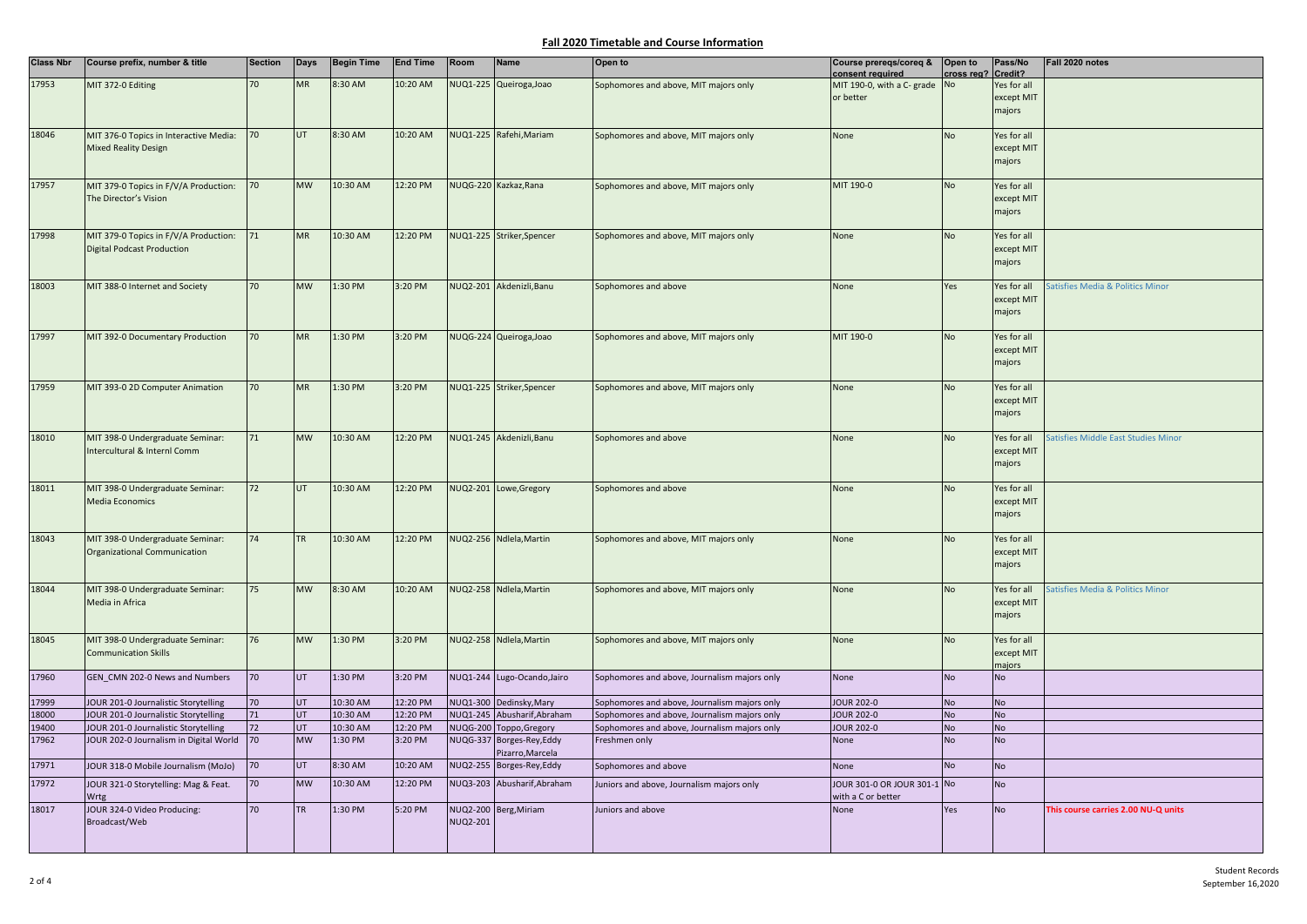| <b>Class Nbr</b> | Course prefix, number & title                                                          | <b>Section</b> | <b>Days</b> | <b>Begin Time</b> | <b>End Time</b> | Room                                                                     | Name                                             | Open to                                             | Course prereqs/coreq &<br>consent required | Open to<br>cross reg? Credit? | Pass/No   | Fall 2020 notes                                                                                                                         |
|------------------|----------------------------------------------------------------------------------------|----------------|-------------|-------------------|-----------------|--------------------------------------------------------------------------|--------------------------------------------------|-----------------------------------------------------|--------------------------------------------|-------------------------------|-----------|-----------------------------------------------------------------------------------------------------------------------------------------|
| 17973            | JOUR 370-0 Media Law & Ethics                                                          | 70             | <b>MW</b>   | 1:30 PM           | 3:20 PM         |                                                                          | NUQG-200 Lamay, Craig                            | Juniors and above                                   | None                                       | Nο                            | No        |                                                                                                                                         |
| 17974            | JOUR 370-0 Media Law & Ethics                                                          | 71             | <b>MW</b>   | 3:30 PM           | 5:20 PM         |                                                                          | NUQG-200 Lamay, Craig                            | Juniors and above                                   | None                                       | No                            | <b>No</b> |                                                                                                                                         |
| 18012            | JOUR 390-0 Special Topics: Gender and                                                  | 70             | UT          | 8:30 AM           | 10:20 AM        |                                                                          | NUQ1-300 Paschyn, Christina                      | Sophomores and above                                | None                                       | <b>No</b>                     | <b>No</b> |                                                                                                                                         |
|                  | the Media                                                                              |                |             |                   |                 |                                                                          |                                                  |                                                     |                                            |                               |           |                                                                                                                                         |
| 18013            | JOUR 390-0 Special Topics: Cultural and 71                                             |                | Ū.          | 3:30 PM           | 7:20 PM         |                                                                          | NUQ1-225 Pizarro, Marcela                        | Juniors and above                                   | None                                       | <b>No</b>                     | <b>No</b> |                                                                                                                                         |
| 17975            | Media Magazine<br>STRATCOM 303-0 Introduction to                                       | 70             | <b>MW</b>   | 1:30 PM           | 3:20 PM         |                                                                          | NUQ1-300 Anghelcev, George                       | Sophomores and above                                | None                                       | <b>No</b>                     | <b>No</b> | Students who have earned credit for IMC 330-0 or IMC                                                                                    |
|                  | <b>Strategic Comm</b>                                                                  |                |             |                   |                 |                                                                          |                                                  |                                                     |                                            |                               |           | 303 may not earn credit for STRATCOM 303-0<br><b>Satisfies Strategic Communication Certificate</b>                                      |
| 17976            | STRATCOM 305-0 Corporate Storytelling 70                                               |                | W           | 8:30 AM           | 12:20 PM        |                                                                          | NUQ2-257 Anghelcev, George                       | Sophomores and above                                | IMC 330-0 or STRATCOM<br>$303 - 0$         | <b>No</b>                     | <b>No</b> | Students who have earned credit for IMC 331-0 may<br>not earn credit for STRATCOM 305-0<br>atisfies Strategic Communication Certificate |
| 17984            | STRATCOM 305-0 Corporate Storytelling 71                                               |                |             | 1:30 PM           | 5:20 PM         |                                                                          | NUQ2-257 Anghelcev, George                       | Sophomores and above                                | IMC 330-0 or STRATCOM<br>$303 - 0$         | <b>No</b>                     | <b>No</b> | Students who have earned credit for IMC 331-0 may<br>not earn credit for STRATCOM 305-0<br>atisfies Strategic Communication Certificate |
| 17977            | STRATCOM 307-0 Digit, Soc & Mobile<br>Markteing                                        | 70             | <b>MW</b>   | 10:30 AM          | 12:20 PM        |                                                                          | NUQ2-258 Allagui, Ilhem                          | Sophomores and above                                | STRATCOM 303-0                             | <b>No</b>                     | <b>No</b> | <b>Satisfies Strategic Communication Certificate</b>                                                                                    |
| 17989            | <b>ECON 242-0 Principles of Economics</b>                                              | 70             | <b>MW</b>   | 5:30 PM           | 7:20 PM         |                                                                          | VUQG-200 Bandi, Giovanni<br>Rabbani, Tamer       | Freshmen and above                                  | None                                       | Yes                           | Yes       |                                                                                                                                         |
| 17945            | <b>ENGLISH 103-1 First-Year Writing</b>                                                | 70             | <b>TR</b>   | 8:30 AM           | 10:20 AM        | <b>NUQ2-254</b>                                                          | Telafici, Michael                                | Freshmen only                                       | <b>None</b>                                | <b>No</b>                     | <b>No</b> |                                                                                                                                         |
| 17946            | <b>ENGLISH 103-1 First-Year Writing</b>                                                | 71             | TR.         | 10:30 AM          | 12:20 PM        |                                                                          | NUQ3-216 Lombard, Maria                          | Freshmen only                                       | None                                       | No                            | No        |                                                                                                                                         |
| 17947            | <b>ENGLISH 103-1 First-Year Writing</b>                                                | 72             | <b>TR</b>   | 10:30 AM          | 12:20 PM        |                                                                          | NUQ1-302 Wilson, Kelly                           | Freshmen only                                       | None                                       | No                            | <b>No</b> |                                                                                                                                         |
| 17948            | <b>ENGLISH 103-1 First-Year Writing</b>                                                | 73             | TR.         | 10:30 AM          | 12:20 PM        | NUQ2-227                                                                 | Laduke, Aaron                                    | Freshmen only                                       | None                                       | No                            | <b>No</b> |                                                                                                                                         |
| 17949            | <b>ENGLISH 103-1 First-Year Writing</b>                                                | 74             | <b>MW</b>   | 3:30 PM           | 5:20 PM         | NUQ2-258                                                                 | Meekings, Sam                                    | Freshmen only                                       | None                                       | No                            | <b>No</b> |                                                                                                                                         |
| 17950            | <b>ENGLISH 103-1 First-Year Writing</b>                                                | 75             | <b>TR</b>   | 8:30 AM           | 10:20 AM        | <b>NUQ3-216</b>                                                          | Lombard, Maria                                   | Freshmen only                                       | None                                       | No                            | <b>No</b> |                                                                                                                                         |
| 17951            | <b>ENGLISH 103-1 First-Year Writing</b>                                                | 76             | <b>MW</b>   | 3:30 PM           | 5:20 PM         | NUQ2-254                                                                 | Wilson, Kelly                                    | Freshmen only                                       | None                                       | No.                           | <b>No</b> |                                                                                                                                         |
| 17952            | <b>ENGLISH 103-1 First-Year Writing</b>                                                | 77             | <b>MW</b>   | 3:30 PM           | 5:20 PM         | <b>NUQ3-203</b>                                                          | Telafici, Michael                                | Freshmen only                                       | None                                       | No                            | <b>No</b> |                                                                                                                                         |
| 17986            | <b>ENGLISH 242-0 Topics in Literature:</b><br><b>Literature and Place</b>              | 70             | UT.         | 3:30 PM           | 5:20 PM         |                                                                          | NUQ2-255 Laduke, Aaron                           | Freshmen, Sophomores and ABP Dual Enrolled students | None                                       | Yes                           | Yes       |                                                                                                                                         |
| 17987            | <b>ENGLISH 242-0 Topics in Literature:</b><br><b>Postcolonial Literature</b>           | 71             | UT.         | 8:30 AM           | 10:20 AM        |                                                                          | NUQ2-257 Hodapp, James                           | Freshmen, Sophomores and ABP Dual Enrolled students | <b>None</b>                                | Yes                           | Yes       |                                                                                                                                         |
| 17988            | ENGLISH 242-0 Topics in Literature: Intro 72<br>to Creative Writing                    |                | <b>MW</b>   | 8:30 AM           | 10:20 AM        |                                                                          | VUQ3-203 Meekings, Sam                           | Freshmen, Sophomores and ABP Dual Enrolled students | None                                       | Yes                           | Yes       |                                                                                                                                         |
| 18004            | HISTORY 242-0 Topics in History:<br><b>Jnderstanding Hist. Sources</b>                 | 70             | <b>MW</b>   | 10:30 AM          | 12:20 PM        |                                                                          | NUQ1-244 Sparshott, Christopher                  | Freshmen, Sophomores and ABP Dual Enrolled students | None                                       | Yes                           | Yes       |                                                                                                                                         |
| 17990            | HISTORY 387-0 History Adv Special<br><b>Topics: Islam Shaping African History</b>      | 70             | <b>MW</b>   | 8:30 AM           | 10:20 AM        |                                                                          | NUQ2-256 Wright, Zachary                         | Sophomores and above                                | None                                       | Yes                           | Yes       | Satisfies Middle East Studies Minor                                                                                                     |
| 17991            | HISTORY 387-0 History Adv Special<br><b>Topics: British India</b>                      | 71             | <b>MW</b>   | 3:30 PM           | 5:20 PM         |                                                                          | NUQ2-255 Sparshott, Christopher                  | Sophomores and above                                | None                                       | Yes                           | Yes       |                                                                                                                                         |
| 18048            | <b>INTERDIS 200-0 Intro to Environmental</b><br><b>Science</b>                         | 70             | UT.         | 5:30 PM           | 7:20 PM         |                                                                          | NUQ2-257 Mohammed, Sayeed                        | Freshmen and above                                  | None                                       | No                            | Yes       |                                                                                                                                         |
| 17996            | <b>INTERDIS 203-0 Ways of Knowing</b>                                                  | 70             | <b>MW</b>   | 8:30 AM           | 10:20 AM        | <b>NUQ1-300</b><br><b>NUQ1-302</b><br><b>NUQ2-255</b><br><b>NUQG-200</b> | NUQG-337 Hermez, Sami<br>NUQ1-244 Menge, Torsten | Sophomores only                                     | None                                       | No                            | Yes       |                                                                                                                                         |
| 17983            | <b>INTERDIS 242-0 Topics in Sci &amp; Tech</b><br>Studies: Intro to Sci & Tech Studies | 70             | <b>TR</b>   | 8:30 AM           | 10:20 AM        |                                                                          | NUQ2-201 Mohsin, Anto                            | Freshmen, Sophomores and ABP Dual Enrolled students | <b>None</b>                                | Yes                           | Yes       |                                                                                                                                         |
| 20621            | INTERDIS 242-0 Topics in Sci & Tech<br>Studies: Intro to Sci & Tech Studies            | 71             | <b>MW</b>   | 8:30 AM           | 10:20 AM        |                                                                          | NUQ2-201 Mohsin, Anto                            | Freshmen, Sophomores and ABP Dual Enrolled students | None                                       | Yes                           | Yes       |                                                                                                                                         |